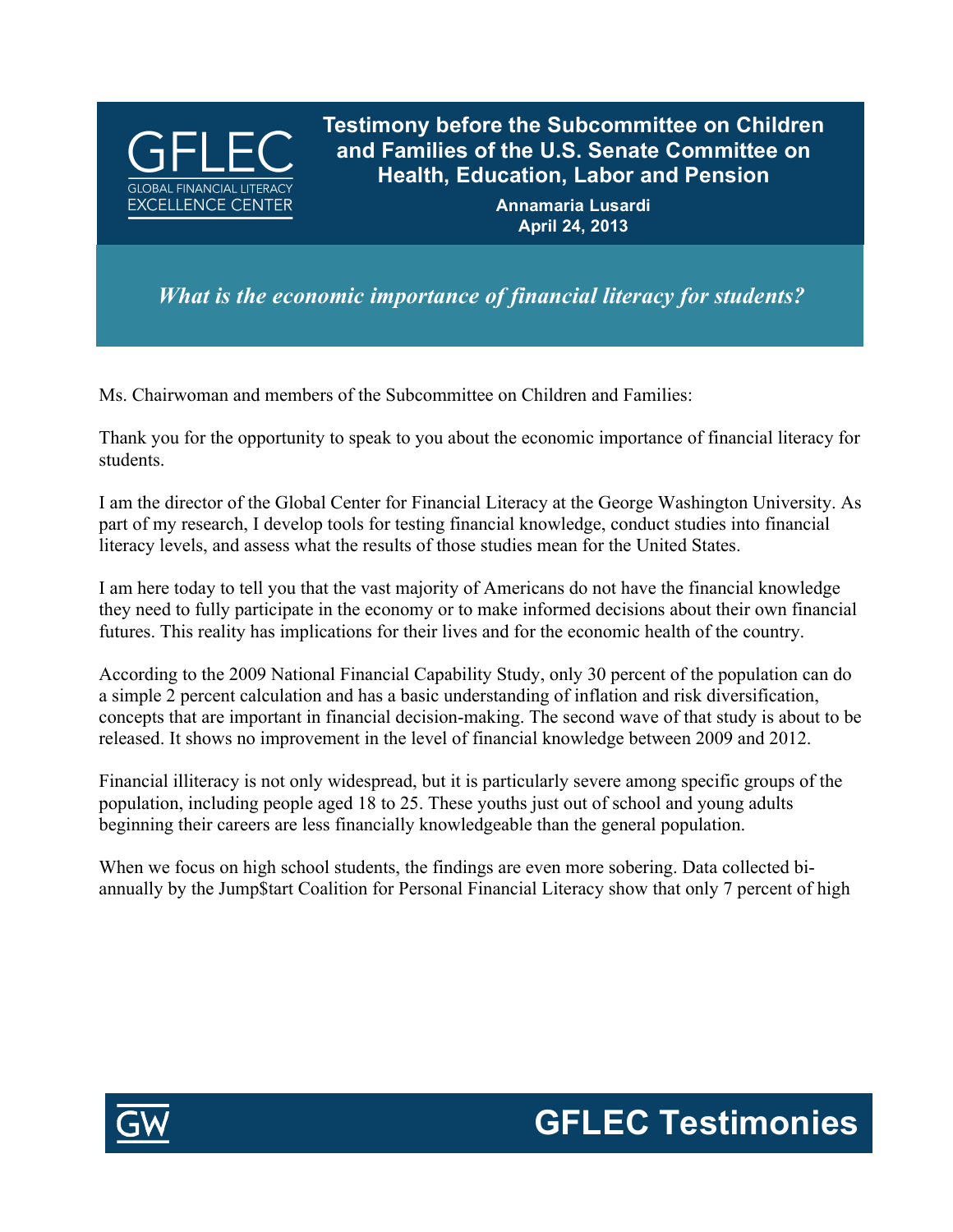## *Testimony before the Subcommittee on Children and Families | April 24, 2013*

school students can be considered financially literate.<sup>1</sup> These statistics have troubling implications. Studies show that Americans who are not financially literate are less likely to participate in financial markets or to invest wisely. They are less likely to save and plan for the future. At the same time, they are more likely to rely on high-cost methods of borrowing. This is a serious problem. Remedying it is difficult, but adding financial literacy to the curriculum in schools would be a good start. Academic research points to four reasons why we should launch financial literacy efforts in schools:

1) The first reason stems from the fact that financial illiteracy is widespread. That means young people with poor financial knowledge are unlikely to learn from their parents, other adults, or peers. Only a small fraction of students currently have access to adults and peers who are financially literate.

2) The second reason to include financial literacy in school has to do with equality. A failure to understand financial concepts is especially prevalent among certain demographics in the population. Data from the Jump\$tart Coalition and other surveys show that white male students from college-educated families disproportionately account for the small percentage of students who are financially literate. This is a distinction that persists over the life cycle. Women, African Americans, Hispanics, and individuals with few educational opportunities continue to display very poor levels of financial literacy—much lower than their counterparts—at middle age, before retirement, and into retirement.

This finding is strikingly similar and robust across countries. In a study that compares financial literacy in eight countries—Germany, Italy, Japan, the Netherlands, New Zealand, Russia, Sweden, and the United States—Olivia Mitchell from the Wharton School and I found that women and those with low levels of education display disproportionately poor financial knowledge. This is the case at all stages of the life cycle, from youth to old age.

3) Another reason to focus on financial literacy in school is that it is a necessary skill for navigating today's complex world. This is so evident that the Organisation for Economic Co-operation and Development (OECD) last year added financial literacy to the topics it evaluates in its Programme for International Student Assessment (PISA). Financial knowledge now joins mathematics, science, and reading in those tests administered to 15 year-olds around the world.

The PISA tests gauge whether students are prepared for future challenges, whether they can analyze, reason and communicate effectively, and whether they have the capacity to continue learning throughout their lives. These assessments are conducted every three years to help us understand if students near the end of compulsory education have acquired the knowledge and skills essential for full participation in society. Given these objectives, financial literacy seems to be an essential addition.

 <sup>1</sup> See Mandell, Lewis. 2008. Financial Education in High School. In *Overcoming the Saving Slump: How to Increase the Effectiveness of Financial Education and Saving Programs. Ed. A* Lusardi. Chicago: University of Chicago Press: 257–279.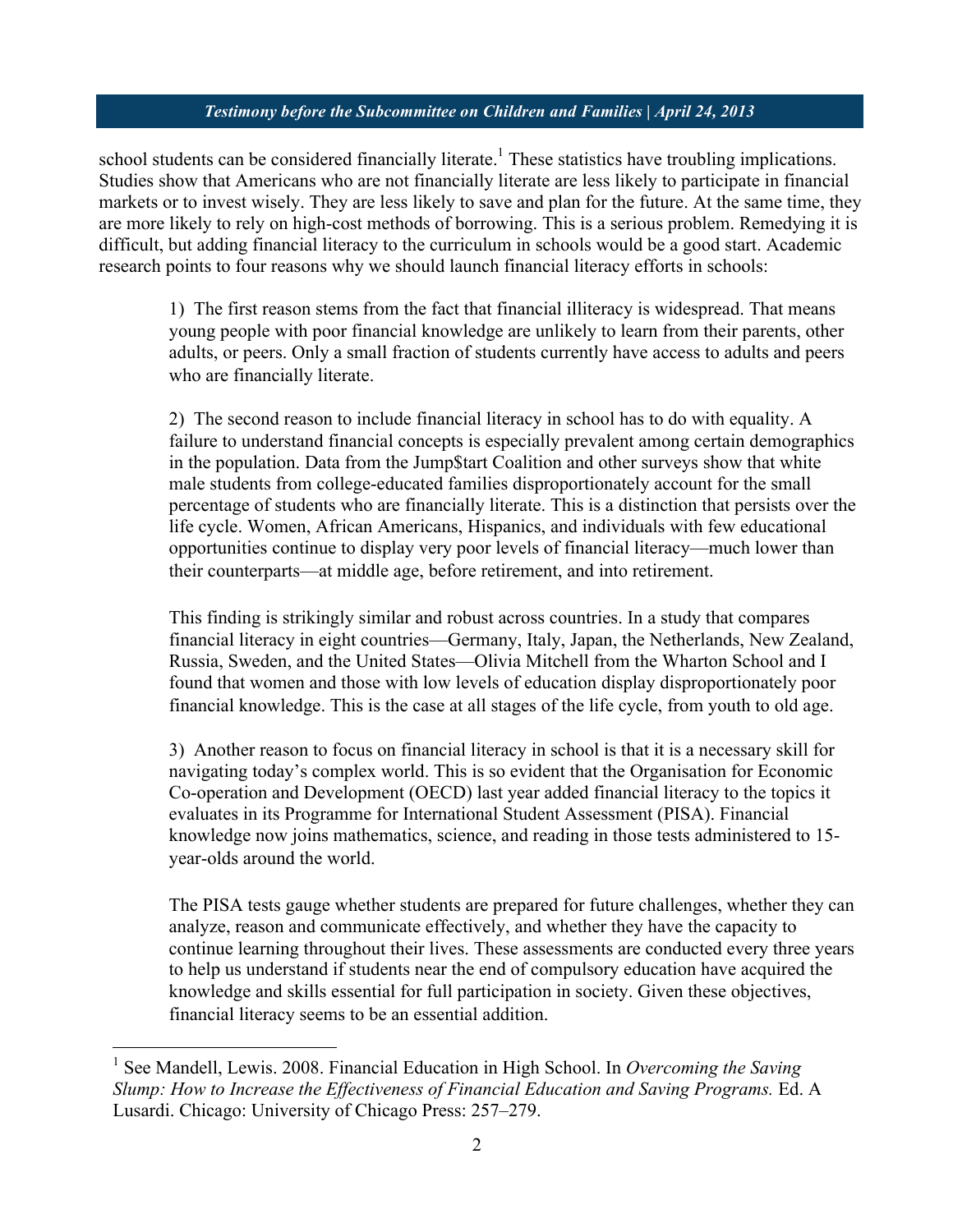## *Testimony before the Subcommittee on Children and Families | April 24, 2013*

4) The fourth reason why school is a powerful place to teach financial knowledge is a simple one: Young people need to understand how to make wise financial decisions before—not after—they are faced with life-changing decisions. Most notable among those decisions is whether or not to invest in higher education. Education beyond high school has a tremendous effect on future financial security.

At the same time, whether and how to finance higher education has changed dramatically in recent years. The cost of a college education has increased rapidly in the United States, surpassing the increase in both wages and inflation. This means that young people who pursue degrees often start their careers with substantial amounts of debt.

Some past studies looking into the effectiveness of financial literacy programs in high school did not find encouraging results. One study found that students in states that required financial education scored no better in financial literacy tests than those in states that did not require financial education.<sup>2</sup> However, subsequent analyses concluded that this research was incomplete since it did not account for course content, test measurement, teacher preparation, and the amount of instruction, just to cite some of the most important limitations. When researchers looked more closely at state education requirements, they found that when students are required to take a financial education course, they perform much better than students in states with no such requirements.<sup>3</sup> Thus, there is evidence that requiring personal finance education may, in fact, be effective in increasing student knowledge—but only when it requires significant exposure to personal finance concepts.

Other researchers have looked at teacher preparation. They found that less than one-fifth of teachers were prepared to teach any of the six personal finance concepts normally included in financial education courses. Moreover, states requiring high school financial education do not necessarily provide or promote teacher training. As a result, state education mandates appear to have no effect on whether teachers take courses in personal finance, teach the courses, or feel competent to teach such a course.<sup>4</sup>

Other studies attempted to provide a more rigorous framework for evaluating financial education in high school, recognizing that students who take financial education courses are not a random sample of the population of students and test scores might not align with what is taught in school. In research published in 2010, economics professors William Walstad of the University of Nebraska-Lincoln and Ken Rebeck and Richard MacDonald at St. Cloud State University used a quasi-experimental method

 $2$  See the discussion in Mandell (2008).

<sup>&</sup>lt;sup>3</sup> Tennyson, Sharon and Chau Nguyen. 2001. State Curriculum Mandates and Student Knowledge of Personal Finance. *Journal of Consumer Affairs* 35 (2): 241-262.

<sup>&</sup>lt;sup>4</sup> Way, Wendy and Karen Holden. 2009. Teachers' Background and Capacity to Teach Personal Finance: Results of a National Study. *Journal of Financial Counseling and Planning* 20(2): 64- 78.